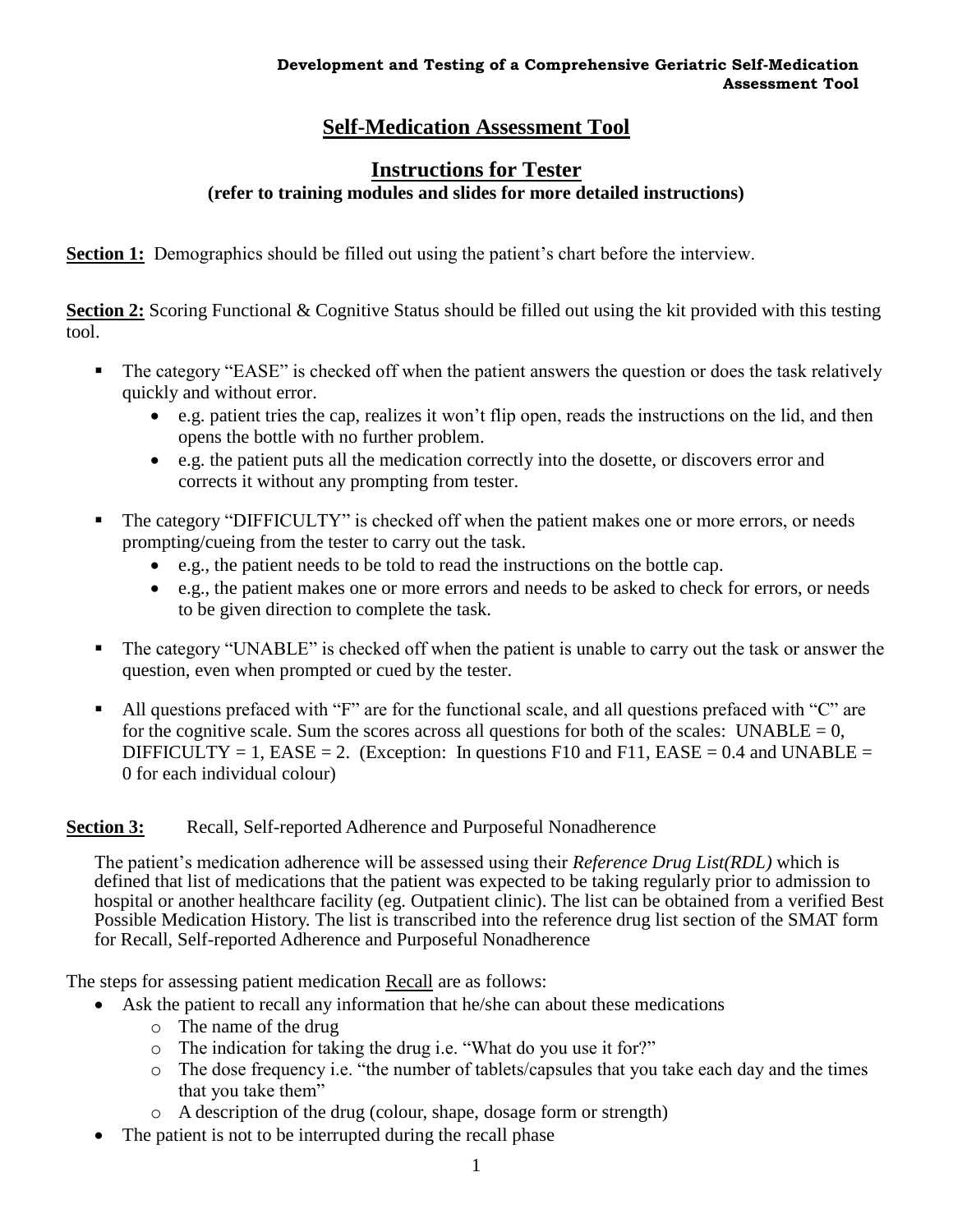#### **Development and Testing of a Comprehensive Geriatric Self-Medication Assessment Tool**

- The assessor records all of the "able" responses as they are recited by the patient
- The assessor can cue the patient to complete categories that the patient did not recall initially
	- o For example, the patient has recalled taking a pink blood pressure pill once a day; the assessor can then ask if the patient is able to recall the drug name and the dose frequency
- The patient is given a score of  $U =$  unable when not able to respond correctly, even after prompting or cueing and a score of  $A =$  able for all correct responses

The steps for completing the Self-reported Adherence section are:

- For each medication on the Reference Drug List, the patient is asked:
	- o Did you take it every day or less often?
	- o How much did you take each time?
	- o How many times per day did you take it?
	- o At what times did you take it?
- The assessor can cue the patient by using the medication name, the indication or the medication description
- For patients who have very limited recall or knowledge of their medication regimen, it will be difficult for them to complete this scale
	- o The general question, "Did you take it every day or less often?" can be asked
	- o The patient is scored as U=unable if not able to respond to the more specific questions about timing and frequency
	- o The patient is scored as A=Able for each response to each question for each medication
	- o Where patients have provided "able" responses for "dose frequency" for medications in the Recall section, a score of "able" can be assigned for the same questions in the Self-reported adherence section

The steps for completing the **Purposeful Non-adherence** section are:

- The Reference Drug List is used as a comparator
- For each medication on the Reference Drug List, the patient is asked:
	- o "Did this medication ever bother you in any way?"
	- o "In your opinion, is this medication helping you?"
- A score of 0 to 3 is assigned to each medication using the definitions on the assessment form
- To identify intentional decisions to stop a medication, the patient is given a brief explanation followed by a question:
	- o "Sometimes, people decide that it is best for them not to take a medication they've been prescribed."
	- o "Did you ever decide not to take this medication? If so, why?"
- Where the patient has responded in the affirmative, the following question is asked:
	- o "How often do you think you've decided not to take this medication?"
	- o A score of 0 to 4 is assigned to each medication using the definitions on the assessment form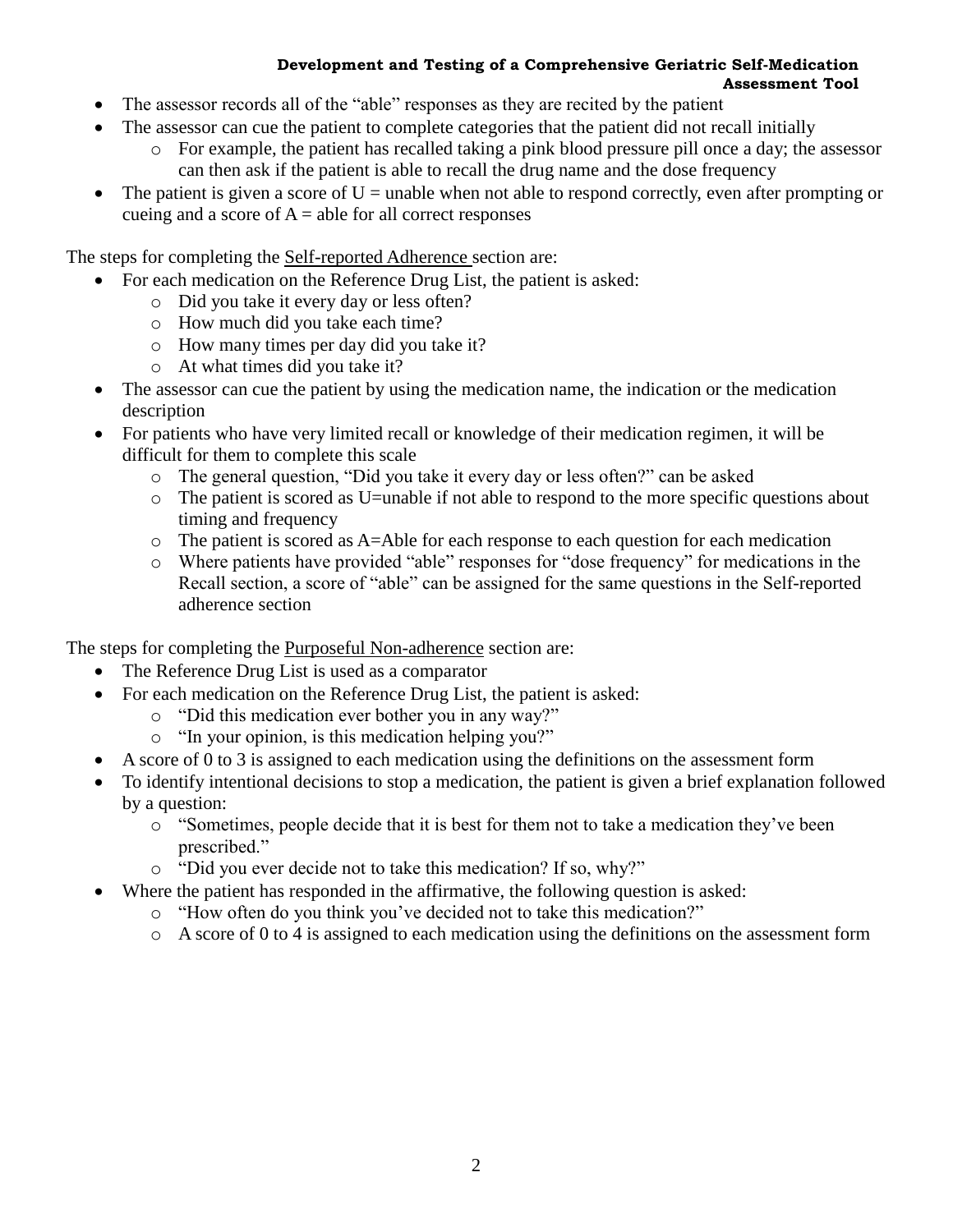### **Development and Testing of a Comprehensive Geriatric Self-Medication Assessment Tool**

# **Scoring Record: Self-Medication Assessment Tool**

# *Scoring for Section 3:*

| $  (0 = Unable, 1 = Difficulty, 2 = Ease)$ |  |
|--------------------------------------------|--|
| Sum "F" (Functional) questions:            |  |
| Sum "C" (Cognitive) questions:             |  |

# *Scoring for Section 4:*

| <b>Patient Recall Score</b>                               |  |
|-----------------------------------------------------------|--|
| Max recall score $(\# \text{ of reference drugs x 4})$ :  |  |
| Task score (count of "able" responses):                   |  |
| Recall score $(\% )$<br>[(task score / max score) x 100]: |  |

| <b>Self-Reported Adherence Score</b>                     |  |
|----------------------------------------------------------|--|
| Max adherence score $(\#$ of reference drugs x 4):       |  |
| Task score (count of "able" responses):                  |  |
| Adherence score (%)<br>[(task score / max score) x 100]: |  |

| <b>Purposeful Non-Adherence Score</b>                                        |  |
|------------------------------------------------------------------------------|--|
| Sum of ranks for Question #1:                                                |  |
| Sum of ranks for Question #2:                                                |  |
| Sum of ranks for Question #4:                                                |  |
| Sum total of ranks for Questions $#1, #2,$ and $#4$ :                        |  |
| Purposeful Non-Adherence Score (%)<br>$[10 * (sum total of ranks / # meds)]$ |  |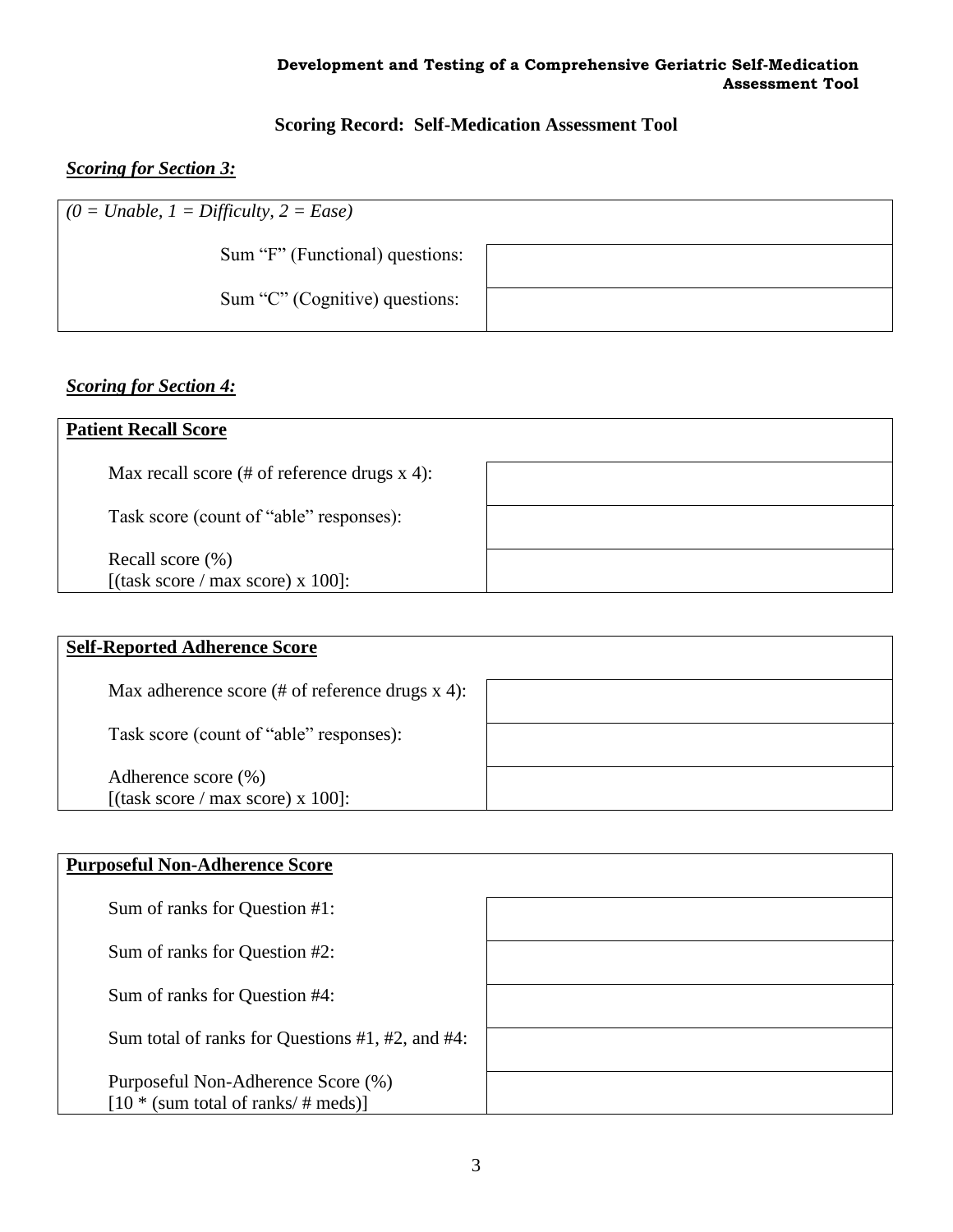## **Scoring Summary**

| Functional $(X / 28)$ :       |  |
|-------------------------------|--|
| Cognitive $(X / 44)$ :        |  |
| Medication aid use:           |  |
| Recall score (%):             |  |
| Self-reported adherence (%):  |  |
| Purposeful non-adherence (%): |  |

# Suggested Interpretation of Scores and Recommendations:

## **No Supervision**

- SMAT Scores
	- o High Cognitive and Functional scores (90% or greater)
	- o Relatively high Recall score (70% or greater)
	- o Low Purposeful Non-adherence score (10% or less)
- No Supervision means:
	- o Patient likely does not require assistance from family/caregiver
	- o Use of compliance aids is optional
	- o Detailed medication list or calendar is helpful

## **Minimal Supervision**

- SMAT Scores
	- o High Functional score (90% or greater)
	- o Relatively high Cognitive score (80% or greater)
	- o Low Recall score of 50% to 70% **OR**
	- o Purposeful Non-adherence Score of 12% to approximately 15%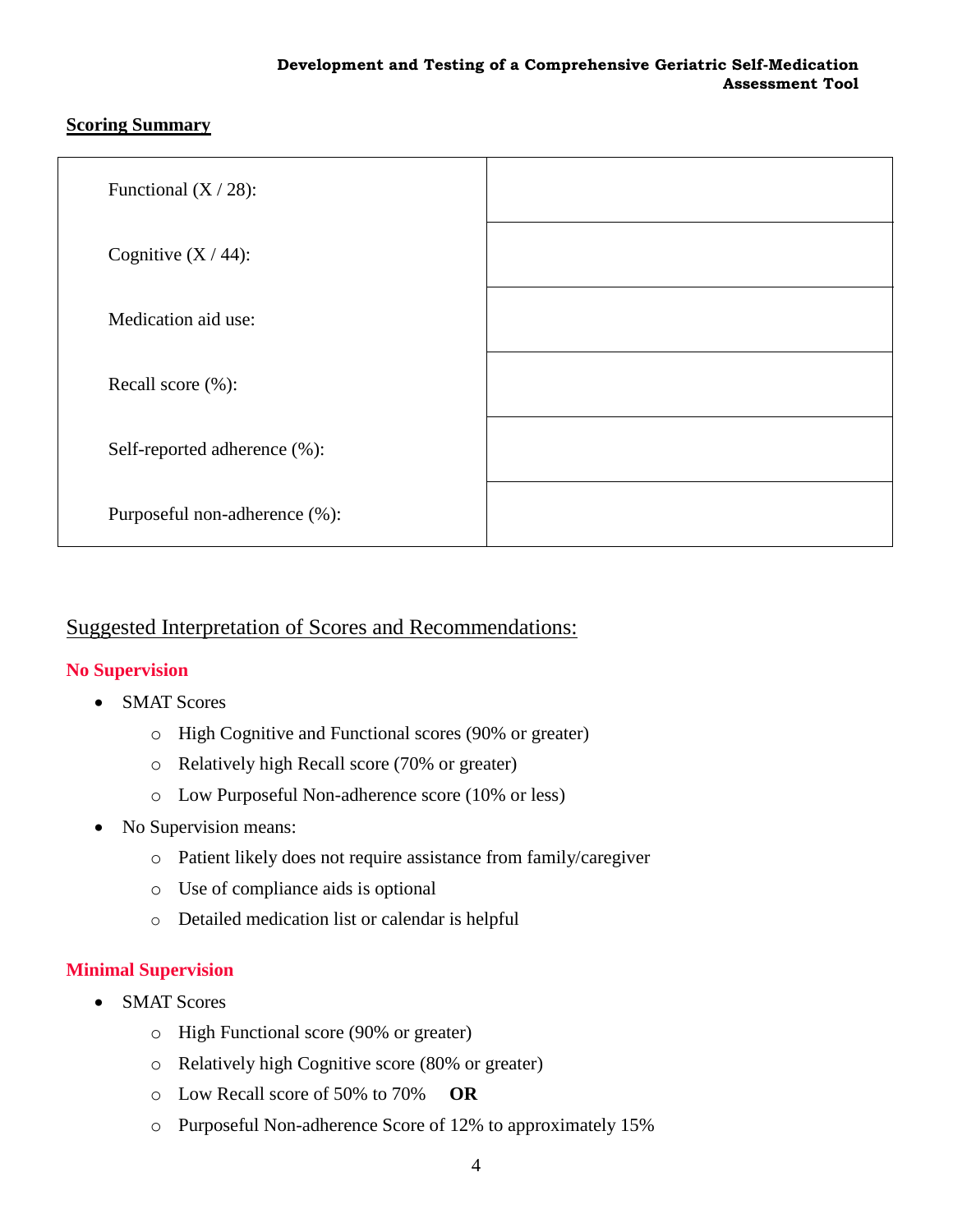#### **Development and Testing of a Comprehensive Geriatric Self-Medication Assessment Tool**

- Minimal Supervision means:
	- o Family member or caregiver to check adherence
	- o Family member or caregiver to assist with certain routes of administration (eg. Metered dose inhalers, injections)

### **Moderate Supervision**

- SMAT scores
	- o Moderate Functional score (85% to 89%)
	- o Moderate Cognitive score (70% to 80%)
	- o Low Recall score (50% to 70%) **OR**
	- o High Purposeful Non-adherence score (approx. 15% or higher)
- Moderate supervision means:
	- o Enrollment in a structured Self-medication Program in the hospital may be useful
	- o A simplified medication regimen is beneficial

## **Full supervision**

- SMAT Scores
	- o Low Functional score (approx. 75% or less)
	- o Low Cognitive score (approx. 55% or less)
	- o Very low Recall score (approx. 40% or less**) OR**
	- o High Purposeful Non-adherence score (approx. 18% or higher)
- Full supervision means:
	- o Home environment a family member or caregiver fills a weekly pill organizer (dosette) or pharmacist prepared compliance packaging such as blister packs is available;
	- o Supervision is available in the home for all medication administration times to ensure that the medications are taken by the patient or to administer the medications to the patient
	- o Patients in this category may require further assessment by a Geriatrician
	- o Caregivers should receive a detailed medication administration calendar that includes medication names/strengths, indications, route of administration, administration times